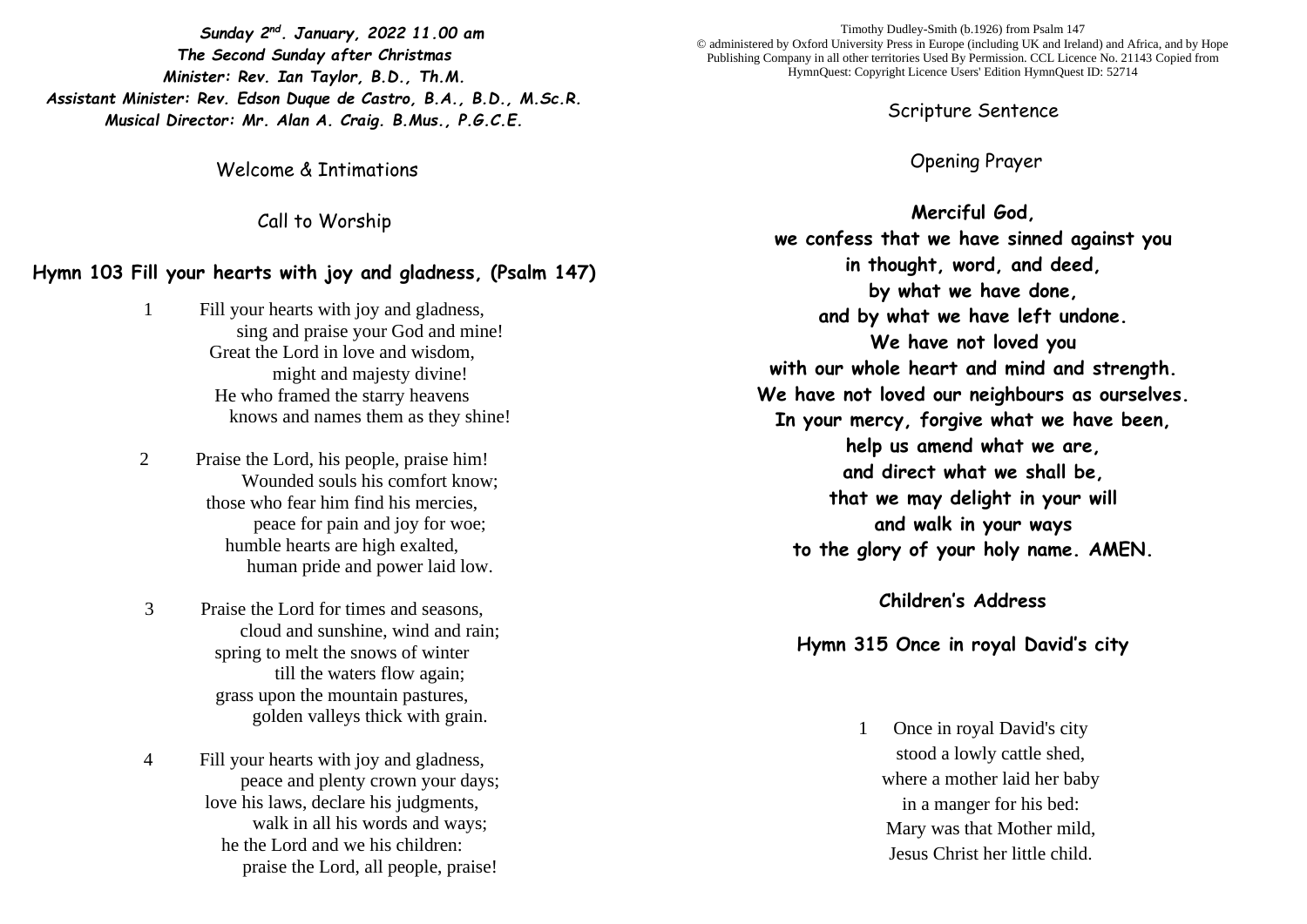- 2 He came down to earth from heaven who is God and Lord of all, and his shelter was a stable, and his cradle was a stall; with the poor and meek and lowly lived on earth our Saviour holy.
- 3 And our eyes at last shall see him, through his own redeeming love, for that child so dear and helpless is our Lord in heaven above; and he leads his children on to the place where he is gone.
	- 4 Not in that poor lowly stable, with the oxen standing by, we shall see him; but in heaven, set at God's right hand on high; where his children gather round bright like stars, with glory crowned.

Cecil Frances Alexander (née Humphreys) (1818-1895) Used By Permission. CCL Licence No. 21143 Copied from HymnQuest: Copyright Licence Users' Edition HymnQuest ID: 59729

St. John 1:10-18

Anthem

Sermon

## Musical Interlude

## Prayer of Intercession and the Lord's Prayer

**Our Father which art in heaven, Hallowed be thy Name. Thy Kingdom come. Thy will be done in earth, as it is in heaven. Give us this day our daily bread. And forgive us our debts, as we forgive our debtors. And lead us not into temptation, but deliver us from evil: For thine is the Kingdom, and the power, and the glory, for ever. Amen.**

#### **Hymn 605 Thanks to God whose word was spoken**

- 1 Thanks to God whose Word was spoken in the deed that made the earth. His the voice that called a nation, his the fires that tried her worth. God has spoken: God has spoken: Praise him for his open Word.
- 2 Thanks to God whose Word incarnate glorified the flesh of man. Deeds and words and death and rising tell the grace in heaven's plan. God has spoken: God has spoken: Praise him for his open Word.
- 3 Thanks to God whose Word was written in the Bible's sacred page, Record of the revelation showing God to every age. God has spoken: God has spoken: Praise him for his open Word.